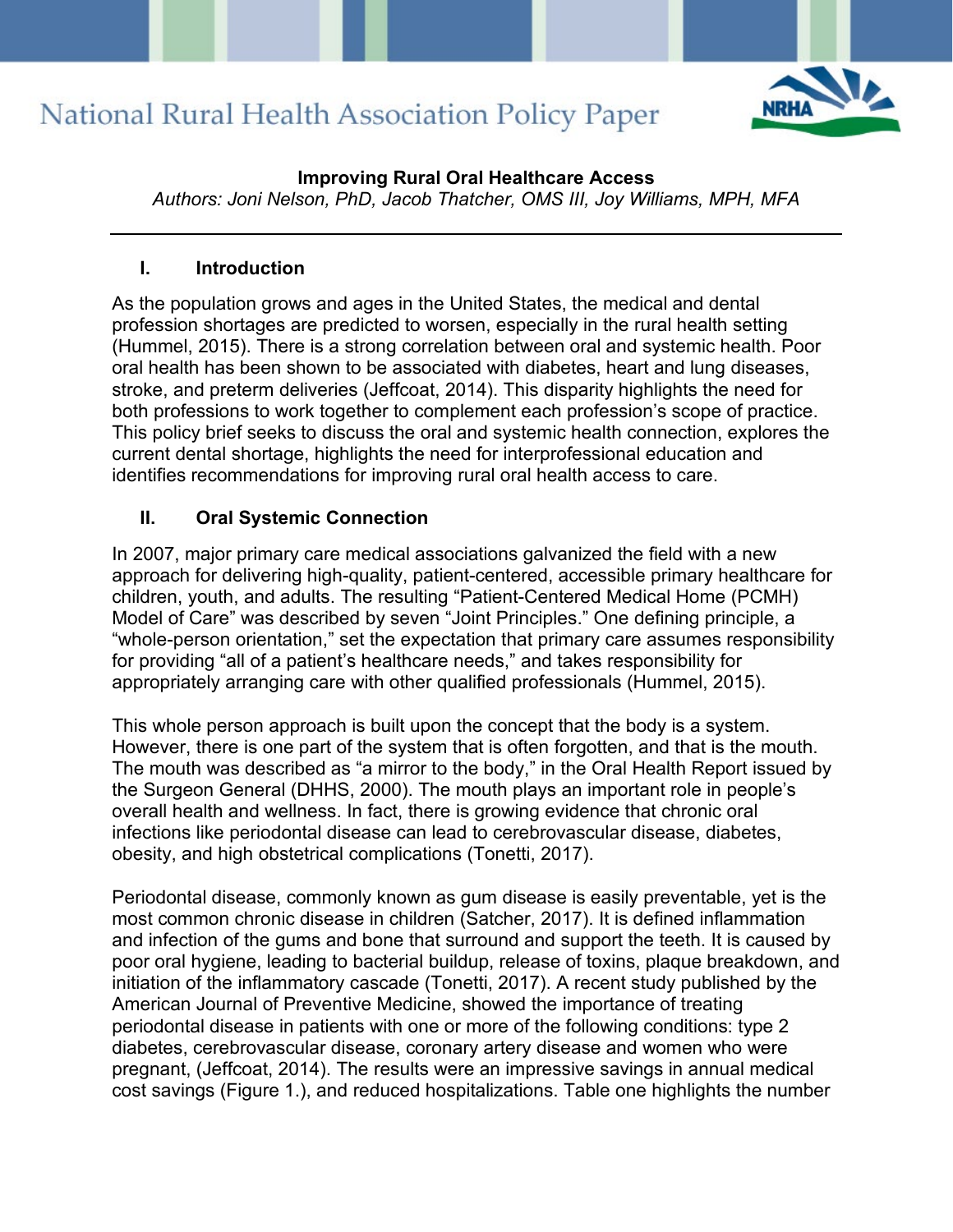

of patients needed to treat with periodontal disease to reduce the development of diabetes, stroke and heart disease (United Concordia Dental, 2014).

Figure 1. Illustrates the estimated healthcare cost savings and reduction in hospital admissions by treating periodontal disease. (United Concordia Dental, March 2014)



Table 1: Illustrates the number of patients with periodontal disease needed to treat (NNT) to decrease the prevalence of diabetes, stroke and heart disease. (United Concordia Dental, 2014)

| <b>Condition</b>     | NNT | <b>P-Value</b> |
|----------------------|-----|----------------|
| <b>Diabetes</b>      | 2.5 | < 0.05         |
| <b>Stroke</b>        | 5   | < 0.02         |
| <b>Heart Disease</b> | 4   | < 0.01         |

### **III. Dental Health Professional Shortage:**

HRSA's National and State-Level Projections of Dentists and Dental Hygienists in the U.S report, (2015) stated that "over 46 million people in the U.S. currently live in dental health professional shortage areas (DHPSA) and are lacking basic access to dental care". Of those DHPSAs, approximately 66% were designated as rural (HRSA, 2018). Disease burden is exacerbated among rural, underserved populations, such as people of color and people experiencing poverty. Demand for dental care is expected to continue to grow. Trends predict that approximately 8,600 additional dentists will be required nationally to meet care needs by 2025 (HRSA, 2015). More specifically, the limited supply of general dentists will be of great concern among rural communities in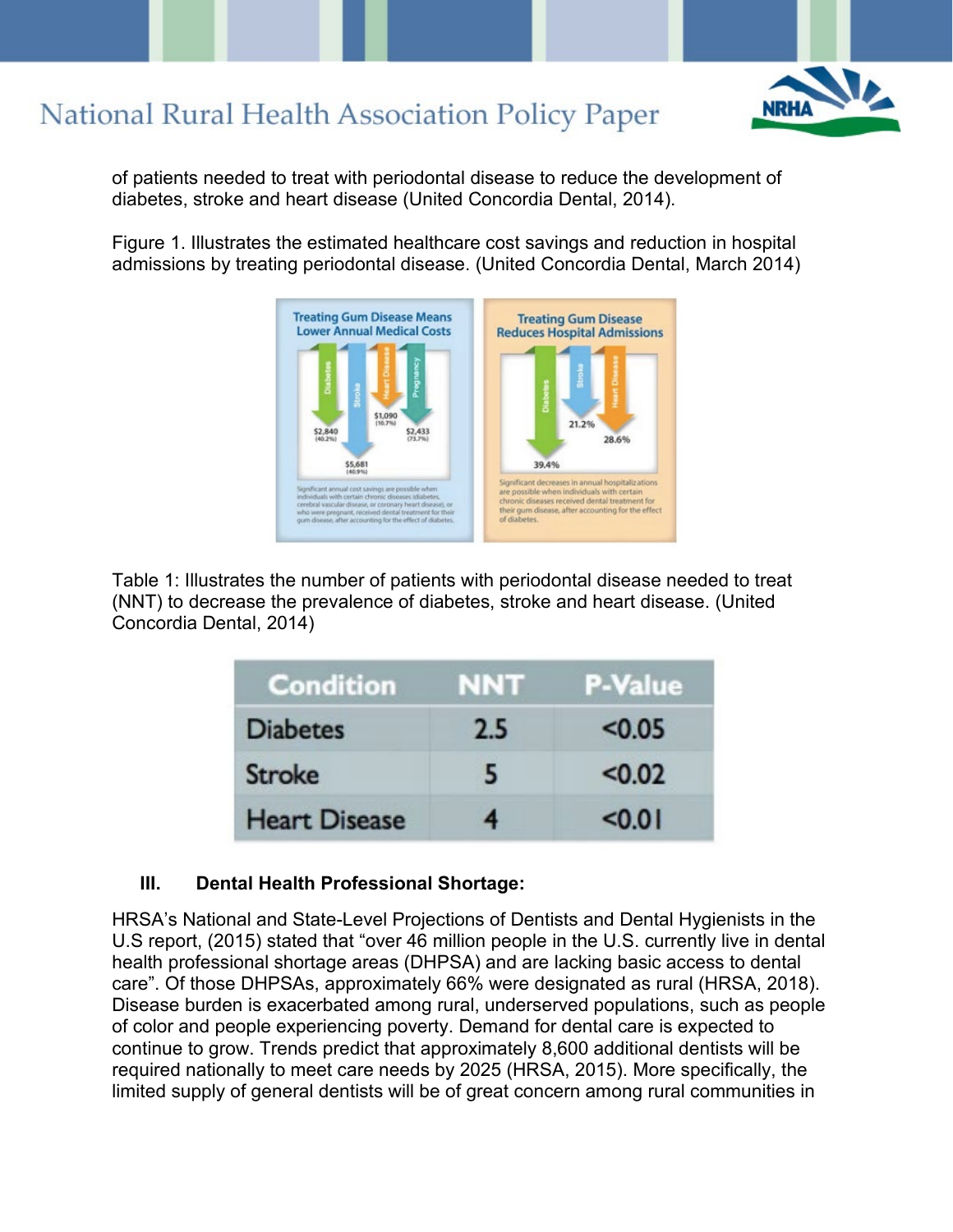

the United States (HRSA, 2015). As a result of inadequate oral healthcare access, many rural residents forgo oral healthcare treatment and preventive services.

### **IV. Safety Net Programs**

An effective avenue to integrate medical/dental training programs is through safety-net programs. A safety-net program is defined by the Institute of Medicine as "various organizations from major teaching hospitals and community health centers to free, rural, and public health clinics," (Chokshi, 2016). Collectively, they provide primary, specialty, inpatient, and emergency care for a disproportionate number of rural, underserved and ethnically diverse populations. Many core safety-net providers have tailored their services to meet the needs of such medically underserved populations as minority communities and non-Englishspeaking individuals, groups that are more likely to lack insurance coverage. Core safety-net providers offer these populations a combination of essential health and social services that address the effects of racism and classism, which uses a more robust model than the commercial insurance model. Safety-net providers function to "catch" those patients who would otherwise not have access to care.

### **V. Improving Oral Healthcare among rural communities through safety-net training programs:**

In 2000, the Surgeon General described the burden of oral disease as a 'silent epidemic' among children and adults throughout the nation. The inclusion of oral care integration were a part of the former Surgeon General Richard Carmona's (2003) charge to reduce oral health disparities among people of color, people who live in more rural areas, and people experiencing poverty. Two Institute of Medicine reports (2011, 2014) affirmed the need for collaborative practice across health care disciplines and cultural competency adoption of these collaborative practices, specifically for underserved communities. Subsequently, the Department of Health and Human Services built upon this commitment to oral health by proposing the Oral Health Strategic Framework 2014-2017, which provides a roadmap for collective action at the federal, state, and local levels to improve the burden of oral disease in the US. It is from these initiatives that a movement has been shaped to address oral health disparities among people of color, people who live in more rural areas, and people experiencing poverty. The purpose of this section is to describe established evidence-based strategies to reduce oral health disparities and to close the gap on implementation efforts through safety-net training programs.

#### *Evidence-based strategies to reduce rural oral health disparities*

- Expanding oral healthcare access through workforce capacity
	- $\circ$  Oral Health Interprofessionalism: It will be important that we support the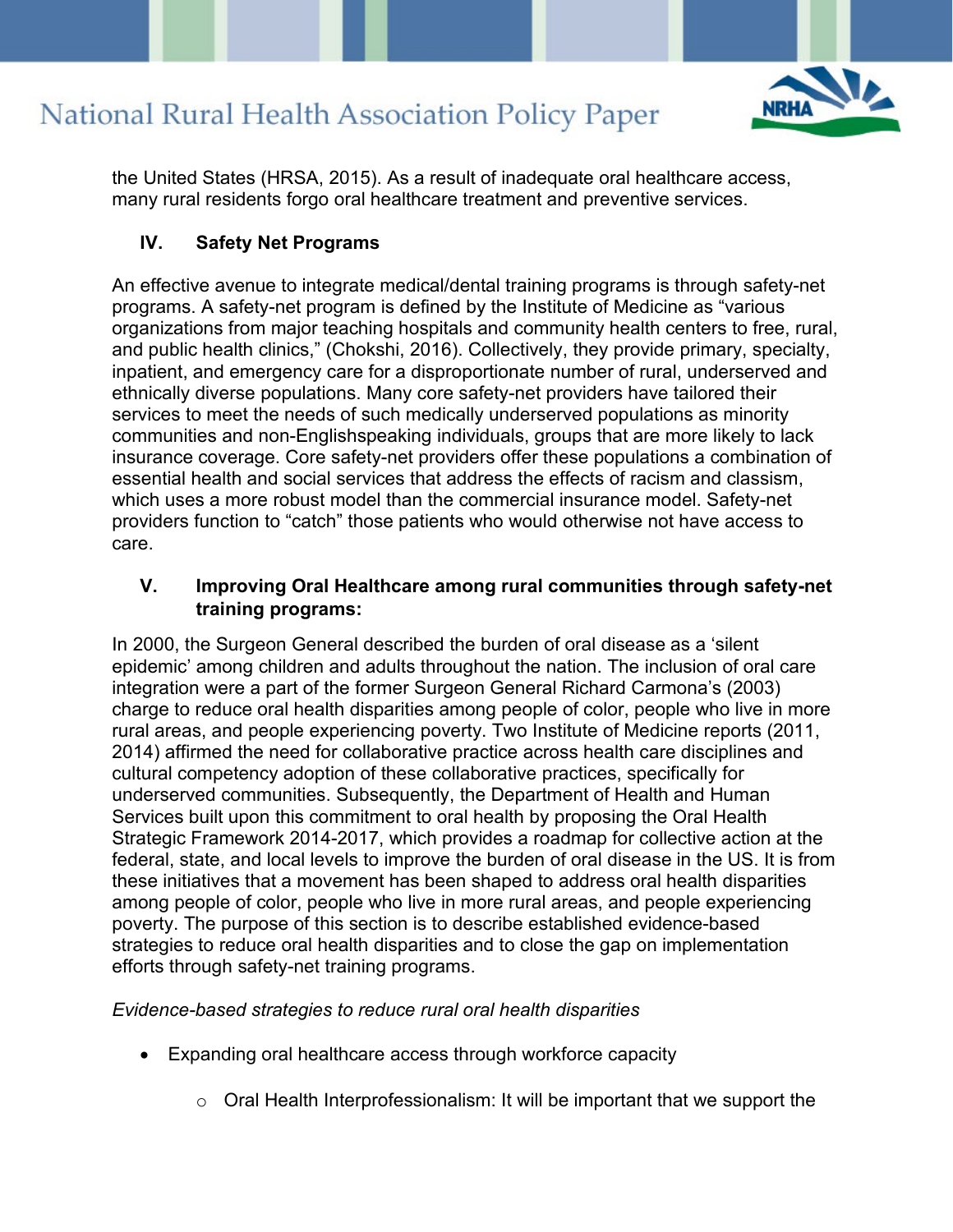

collective efforts of health professionals across multidisciplinary clinical training programs including: dental, medical, nursing, and pharmacy. An unequal distribution of dental practitioners has posed a significant access gap across race and ethnicity, gender, geography, education level, and income (Gurthrie, 2009; Institute of Medicine, 2014). Innovative strategies will be key to collaborate across professions to expand preventive clinical oral health access. One of which includes, clinical training programs to adopt competencies for oral health interprofessionalism. Whereby, oral health competencies will be taught through didactic and experiential learning among multidisciplinary training programs relevant to their scope of practice.

- $\circ$  Recruitment and retention: Improving the development and sustainability of incentive programs for graduating clinical professionals, early career clinical professionals, and potential preceptors for rural oral health safetynet practice will support the desired infrastructure for workforce capacity expansion. Loan repayment programs have been mostly successful in recruiting medical and dental practitioners to rural, underserved areas. In order to continue this trajectory it will be important to equip these trainees with the modernized skills, financial efficacy and cultural competencies needed to practice among safety-net communities.
- o Reimbursement policy: One of the most significant barriers to rural oral health access is dental coverage. Although coverage is required for children under Medicaid, Early and Periodic Screening, Diagnosis and Treatment provision, in some states this incentive is not comparable for adults (Vujicic, 2013). With the increased costs of medical care and inadequate reimbursement rates, many healthcare providers are less motivated to accept Medicaid patients. Not to mention the extenuating and complex process of Medicaid credentialing, which also de-incentivizes some dental practitioners and ultimately decreases the amount of those who are willing to participate. It will be important to teach current and new graduate dental practitioners about alternative strategies to build in opportunities for the safety-net within their practice.
- Strengthen public health initiatives to support the health of local residents
	- $\circ$  Oral health literacy and education: As we address the training, cultural competency, and improved skills for health professionals to serve rural, underserved, safety-net communities, our aim should also promote the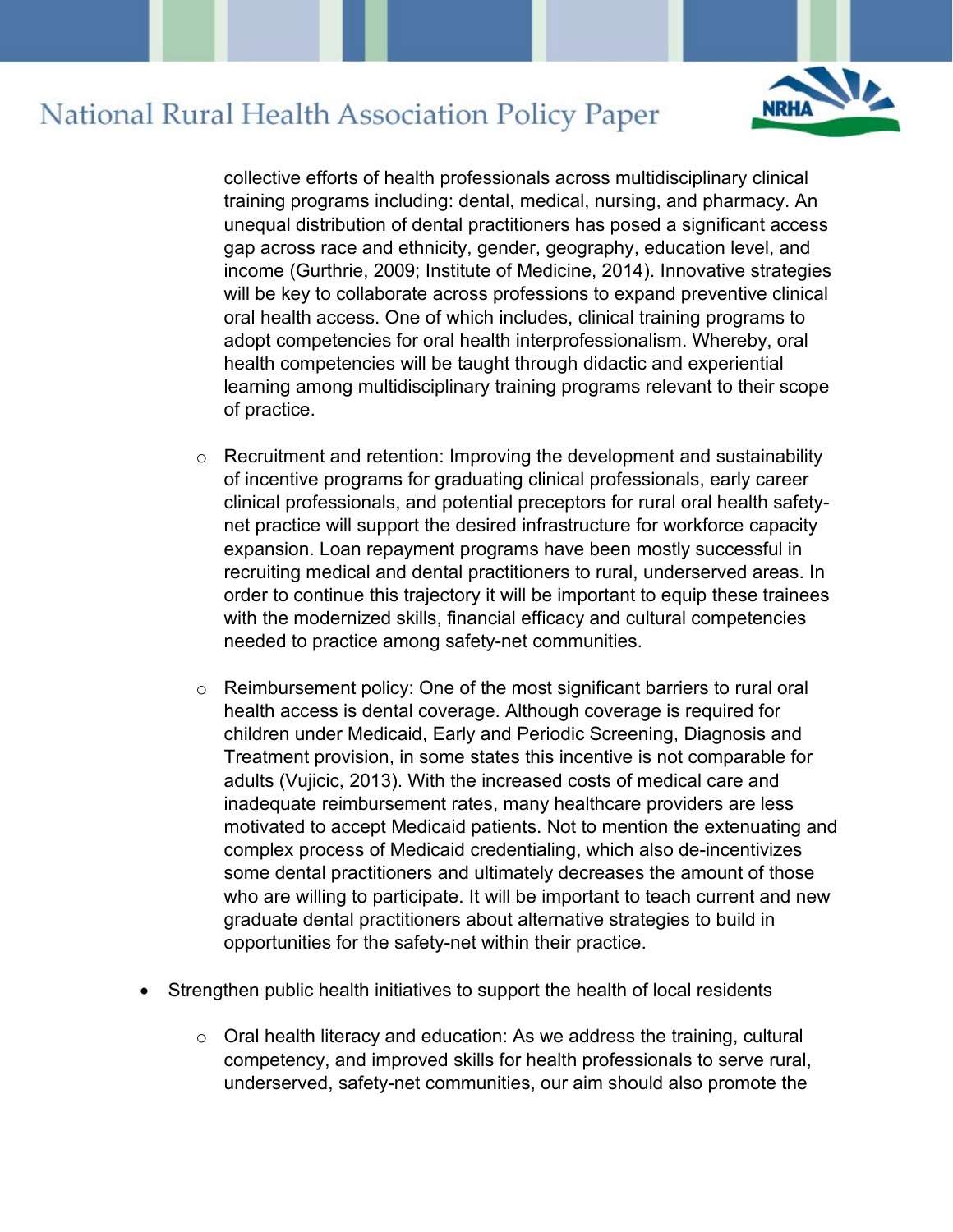

significance for oral health as a priority. Consistent messaging from healthcare practitioners will be critical to reducing rural oral health disparities. Contextualizing these messages for the safety-net is also key to building upon lessons learned around culturally appropriate care. Supporting the utilization of evidence-based oral health educational materials and tools for clinical professionals about oral healthcare. This can potentially increase clinician's level of efficacy in delivering preventive dental care and treatment among safety-net populations.

- $\circ$  Faith-based initiatives: Faith-based institutions are strong social networks that exist within rural communities. In many rural regions, faith-based networks are the most positive social fabric a community has. Many public health initiatives are leaning on faith-based networks to improve the disparity gap, especially where there are strong racial divides (Campbell, 2007). The evidence shows that faithbased health education programs and services can influence behavior on multiple levels of change (Campbell, 2007). One of the best ways this is demonstrated is through community based participatory research (CBPR) and involving the church within the design and delivery. Campbell et al says that this is essential to gain the largest benefits (Campbell, 2007). This approach allows for the nuanced qualities of a rural area to be addressed through a tailored public health program. Oral health programming has the potential to include this type of faith-based approach and the opportunity collaborate with other safety-net training program initiatives to improve the oral health of rural citizens.
- Public-private partnerships

Promising strategies that have proven to support oral health among rural communities has been research-based advancements to reduce clinical risks of disease prevalence. Through clinical-trials and translational science, federal contributors have been able to provide exploration on public health based issues in rural communities. Through publicprivate partnerships, funding developments have provided an opportunity to demonstrate the impacts of oral health interprofessionalism and other leadership models for promoting oral health as a priority, such as Cavity Free at Three and Medical Oral Expanded Care (cavityfreeatthree.org; MORE Care, 2017).

### *Improving the gap between strategy and implementation through safety-net training programs*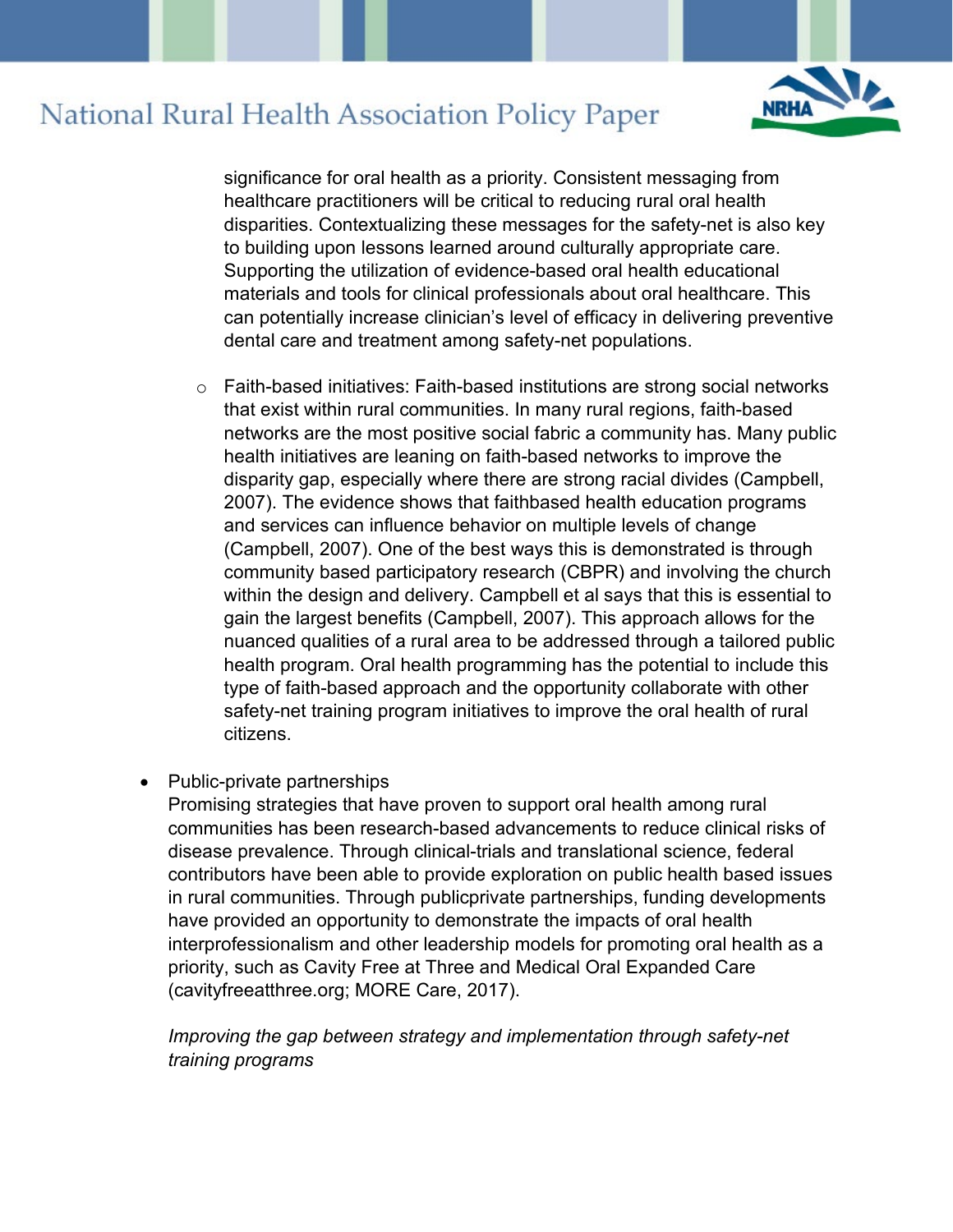

A promising approach to closing the gap between strategy and implementation through safety-net training programs will depend on the following:\

- Enhanced evaluation strategies (quality improvement) to support the identification of the process and longitudinal change;
- The improved efficacy of dental and medical practitioners to service safety-net populations, viable financial business models, cultural and linguistic competencies, and willingness to serve
- The clinical manifestations and behavioral changes over time whereby, there is a clear demonstration of population health improvement

### **VI. A Call to Action**

The following recommendations will be important to consider as dental health professional shortages increase, debilitating the health of rural residents.

- 1. Increasing awareness of rural oral health challenges among medical and dental students
	- Interprofessional oral health practice training and education: state and local medical, dental, allied health associations, and health departments should reinforce efforts to foster inter-organization relationships to develop a collaborative platform with objectives. Organizations should develop bidirectional referral pipelines for common medical and dental care treatment plans and emergencies. Expanding the scope of hygienists and utilization of dental therapist should be considered at the state level, as a part of the interprofessional rural oral health network.
	- Accrediting standards among each profession, coupled with liability and scope of practice limitations have made it difficult for medical preceptors to oversee dental students, and dental preceptors to oversee medical students. Further collaboration to break down these barriers will facilitate interprofessional education and provide opportunities for rural clinical rotations.
	- Support clinical preceptor credentialing through financial and merit incentives
	- Advocating for the importance of oral health in the context of overall systemic health within existing educational training courses
	- Understanding the coordination of care between medical and dental providers as a part of training
	- Increase the promotion of oral health literacy and education through the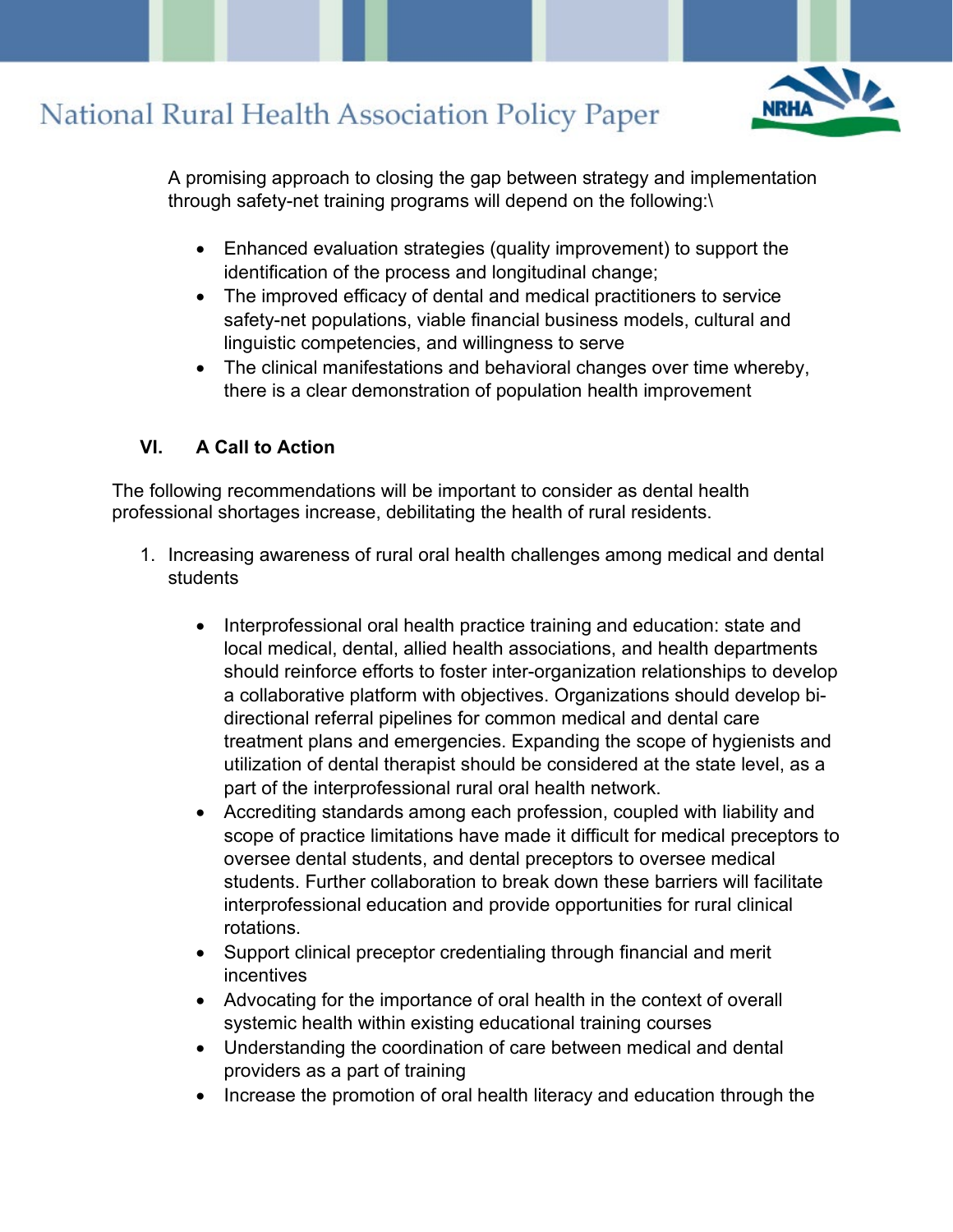

utilization of evidence-based tools and resources within training programs

- 2. Increasing access to dental services in rural areas
	- Include community groups, such as faith institutions to help promote dental health and partner with medical institutions, e.g. mobile dental van, shared transportation, community service sites.
	- Support actual services that expand beyond dental screenings, cleanings, and extractions to include nutrition education for prevention, partnerships with other community groups to address social determinants of health that vastly contribute to poor dental health.
	- Advocate for reimbursement policies to provide financial incentives.
	- Strengthen recruitment and retention of dentist through repayment incentives. Rural health research centers and dental schools have the capacity to provide research evidence that demonstrates the greatest return on investment in rural areas, whether it be state loan repayment and forgiveness, national loan incentives, federal tax incentives, or intentional recruitment of dental school graduates from rural areas to grow a pipeline of individuals more likely to practice in rural areas. It will be important to capture this information to continue to demonstrate the need and outcomes for these incentive mechanisms.
	- Advocate for the continued financial investment of NHSC-approved sites, such as FQHCs. Prioritizing NHSC sites elevates an important healthcare access point for rural communities through the placement of dentist as a part of their NHSC commitment. l. Provide scholarships for youth to intern with dental professionals and primary care clinicians for a short season during school breaks.
	- Support academic institutions providing scholarships for students seeking to serve in rural areas for medical and dental professions.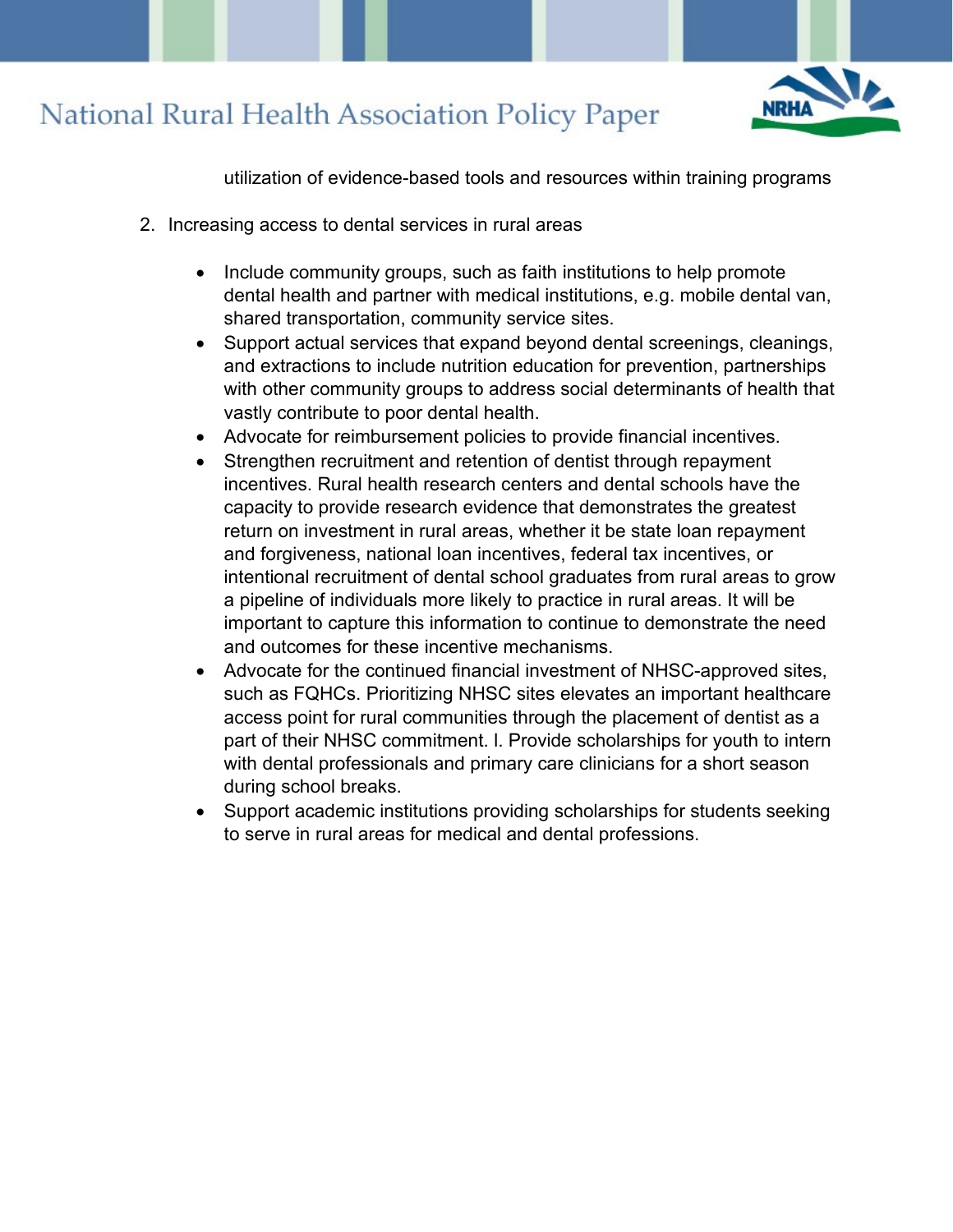

#### **Bibliography**

- Campbell MK, Hudson MA, Resnicow K, Blakeney N, Paxton A, Baskin M. Cavity Free at Three. Join Us and Help Colorado Kids Become, Cavity Free At Three. 2008, www.cavityfreeatthree.org.
- Church-Based Health Promotion Interventions: Evidence and Lessons Learned. Annual Review of Public Health. 2007;28(1):213-234.
- DentaQuest Institute (2017). MORE Care: Narrowing the Rural Interprofessional Oral Healthcare Gap. Westborough, MA: DentaQuest Institute.
- D Chokshi, J. C. (2016, November). Health Reform and the Changing Safety Net in the United States. New England Journal of Medicine, 10(1056).
- D Satcher, J. N. (June, 2017). Revisiting Oral Health in America: A Report of the Surgeon General. American Public Health Association.
- DentaQuest, Oral Health For All 2020. "Oral Health is Part of the Movement Toward Greater Social Justice" pdf. http://www.oralhealth.network/p/cm/ld/fid=1
- Guthrie, D., R. W. Valachovic, and L. J. Brown. 2009. The impact of new dental schools on the dental workforce through 2022. Journal of Dental Education 73(12):1353- 1360.
- Hummel J, P. K. (2015). Oral Health: An Essential Component of Primary Care. Seattle, WA: Qualis Health. Institute of Medicine. Advancing oral health in America. Washington: National Academies Press; 2011.
- Institute of Medicine and National Research Council. Improving access to oral healthcare for vulnerable and underserved populations. Washington: National Academies Press; 2011. Jeffcoat MK, J. R. ( March, 2014). Impact of Periodontal Therapy on General Health: Evidence from Insurance Data for Five Systemic Conditions . American Journal of Preventive Medicine.
- Maurizio S. Tonetti, S. J.-C. (April, 2017). Impact of the global burden of periodontal diseases on health, nutrition and wellbeing of mankind: A call for global action . Genova, Italy: Journal of Clinical Periodontology .
- National Advisory Committee on Rural Health and Human Services. (2017). Social Determinants of Health. https://www.hrsa.gov/advisorycommittees/rural/publications/nac\_brief\_social\_dete rminants\_healt h.pdf